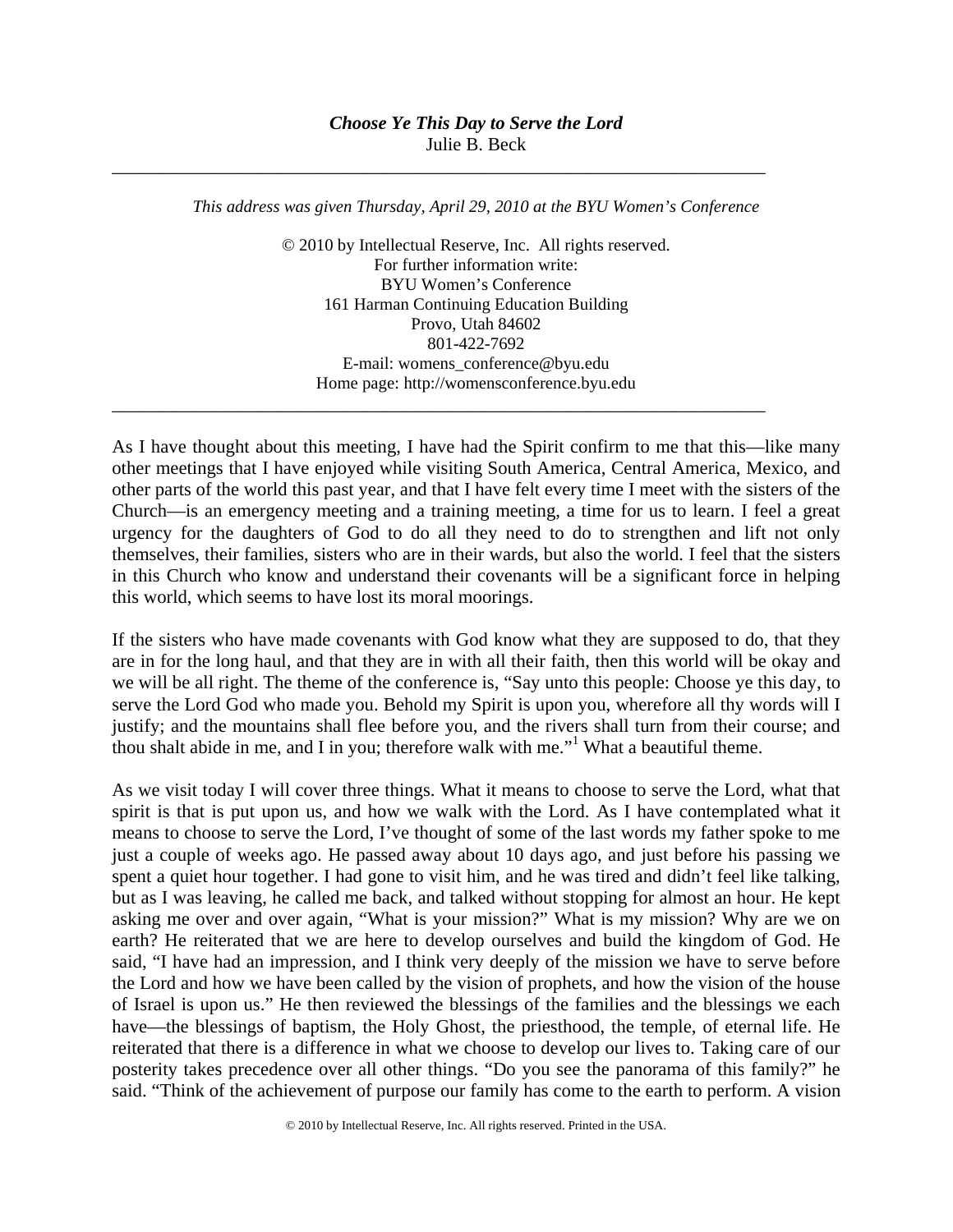of our family is the vision of our purpose before the Lord." "What is your mission?" has rung in my ears for days.

I spent quite a few months this last winter studying about Rebekah from the Old Testament. I have been taken by her mission and what she had to do. I love Rebekah and I have learned so much from her. I feel that she is one of the women at the head of the house of Israel, and as my father spoke about the house of Israel, her life and mission was in my mind. I have loved studying her characteristics, her circumstances, her blessings, her journeys, her family, her experiences, and her challenges. She had a very full mortal experience. It had its highs and its lows. I have learned that she was one of the most pivotal and important people in the history of mankind, certainly in the house of Israel. Without a Rebekah, the house of Israel would not have been brought forth. Without a Rebekah who knew who she was, the house of Israel would not have been brought forth. Without a Rebekah who knew her responsibilities in the house of Israel, that house would not have come to pass. Without a Rebekah who knew how to receive revelation, the house of Israel would not have been brought forth. Without a Rebekah who understood the blessings of the priesthood, the house of Israel would not have been brought forth.

The lesson for me in all the hours and months of studying Rebekah and her family is that each of us in our day is as important to our generation and to our time as Rebekah was in her time. We each are pivotal in our families, and the success of the house of Israel is now dependent on millions of Rebekah's who understand what their place and mission is on the earth. Each of us is a daughter of heavenly parents, and as part of the house of Israel, we come from royal blood. When we choose our mission, we have power and influence in that royal house and in the Lord's work. He is depending on us.

I would like to ask now about the Lord's Spirit. What is that spirit that He puts on us that He has promised? That spirit is the power to know His will and to do His will. It is the power of personal revelation. We know that all righteous power in the universe comes from the Lord. It is His priesthood power that makes everything happen. All the universe, the planets, all the order that happens in this world and others comes about because of the priesthood power of God. He helps revelation happen in our lives. We share in that when we have that spirit. All the gifts and blessings of the priesthood are available to men and women alike. Those blessings such as the Holy Ghost, the priesthood covenants that we find in temples, and the spiritual gifts that are promised to every one of Heavenly Father's children are given for our benefit.<sup>2</sup>

All priesthood power has order, boundaries, and limits to its use. In our personal lives, we are only limited by our faithfulness and desire to receive the Lord's Spirit and to have it work in our lives. The Lord's power can be powerful.

I would suggest that each of us go to the temple and *pay attention*. Pay attention in the temple to what is happening, how things happen, the blessings that are given, who are they given by, and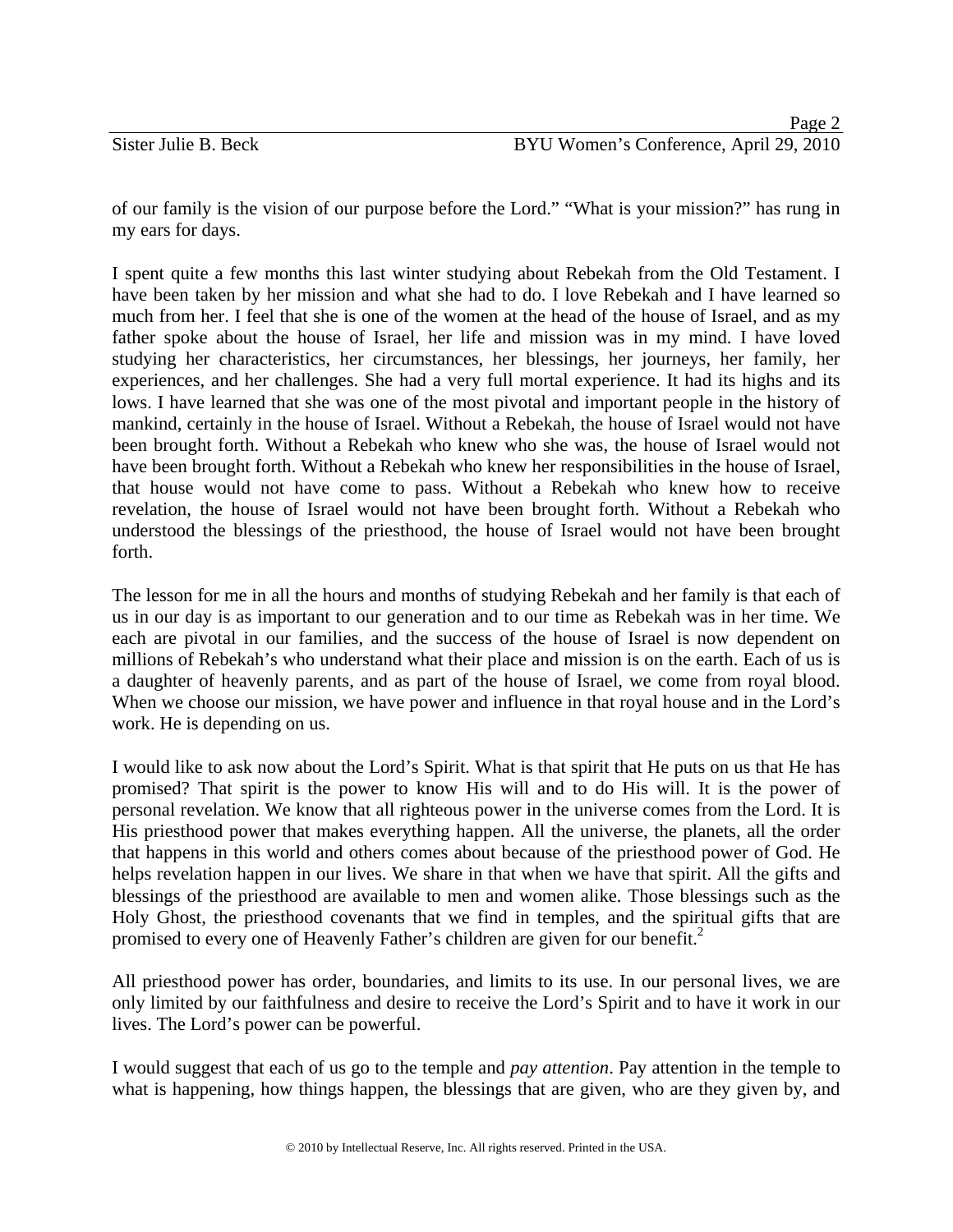## **Page 3** Sister Julie B. Beck BYU Women's Conference, April 29, 2010

the powers that come to you. Listen to the words of the temple ordinances and learn the powers that the Lord has given you through His priesthood. I have said before, "The ability to qualify for, receive, and act on personal revelation is the single most important ability that can be acquired in this life. Qualifying for the Lord's Spirit begins with a desire for that Spirit and implies a certain degree of worthiness. Keeping the commandments, repenting, and renewing covenants made at baptism lead to the blessing of always having the Lord's Spirit with us.<sup>3</sup> When we have that spirit, we can walk with God. We can know His Son and make proper choices.

With the Lord's Spirit, weak and simple women can know what to do. I have been to places in the world where women aren't able to read. They haven't had the opportunity or have not been taught, but because of the Lord's power that is placed upon them, the covenants they have made in the temple, and His Spirit that is poured out upon them, they are powerful women. They can discern His will, solve major problems, and feel peace, comfort, and guidance in their lives. Education is wonderful, but being able to feel the Lord's power and Spirit upon us is the highest education we can achieve. With that, we have power and influence. Without it, we will not be able to navigate in this life. The adversary will pick us off one by one, and we will be drawn off course by the many, many voices that are out there distracting us. With the Lord's Spirit upon us, we are strong and solid and will be able to walk with Him.

Let us talk now about how we choose to walk with the Lord. First of all, we have to know what our responsibilities are and how to fulfill them. We know that, as women of God, this is a time when we need an increase of faith and personal righteousness. Never at any time in the world have we needed more faith from the women of God. By this I mean a faith of power as was taught by Joseph Smith. The kind of faith that creates miracles and calls down the powers of angels and heavenly help. That kind of increase of faith and personal righteousness will strengthen us. Never at any time in the history of the world have we needed stronger families and stronger homes. It is out of those homes and families that the next generation comes. As each of us walks out of our own home every day, how strong is that home that we are leaving? Is it a bastion of strength and power for us? There has never been a time when we have needed more seeking out and helping those in need. There are so many around us who are struggling because of the mischief caused by the adversary and the difficulties of mortal life. We know from reading in the scriptures that even the best of the best of the Lord's favored people will not escape mortal life. We will have experiences that test us and try us, and it is the network of help that we provide for each other that strengthens us. These are individual responsibilities, and they are also group responsibilities of the worldwide Relief Society.

We understand the power of a group working in faith, strengthening homes, and seeking out to help one another. One of my favorite stories in scripture is the story of the Lamanite mothers in the Book of Mormon. The real power of that story was their unity. It was brought to my attention once that we don't know the names of those 2060 mothers and we don't need to. The important thing is that every single one of them had the same strong faith. There wasn't one mother in that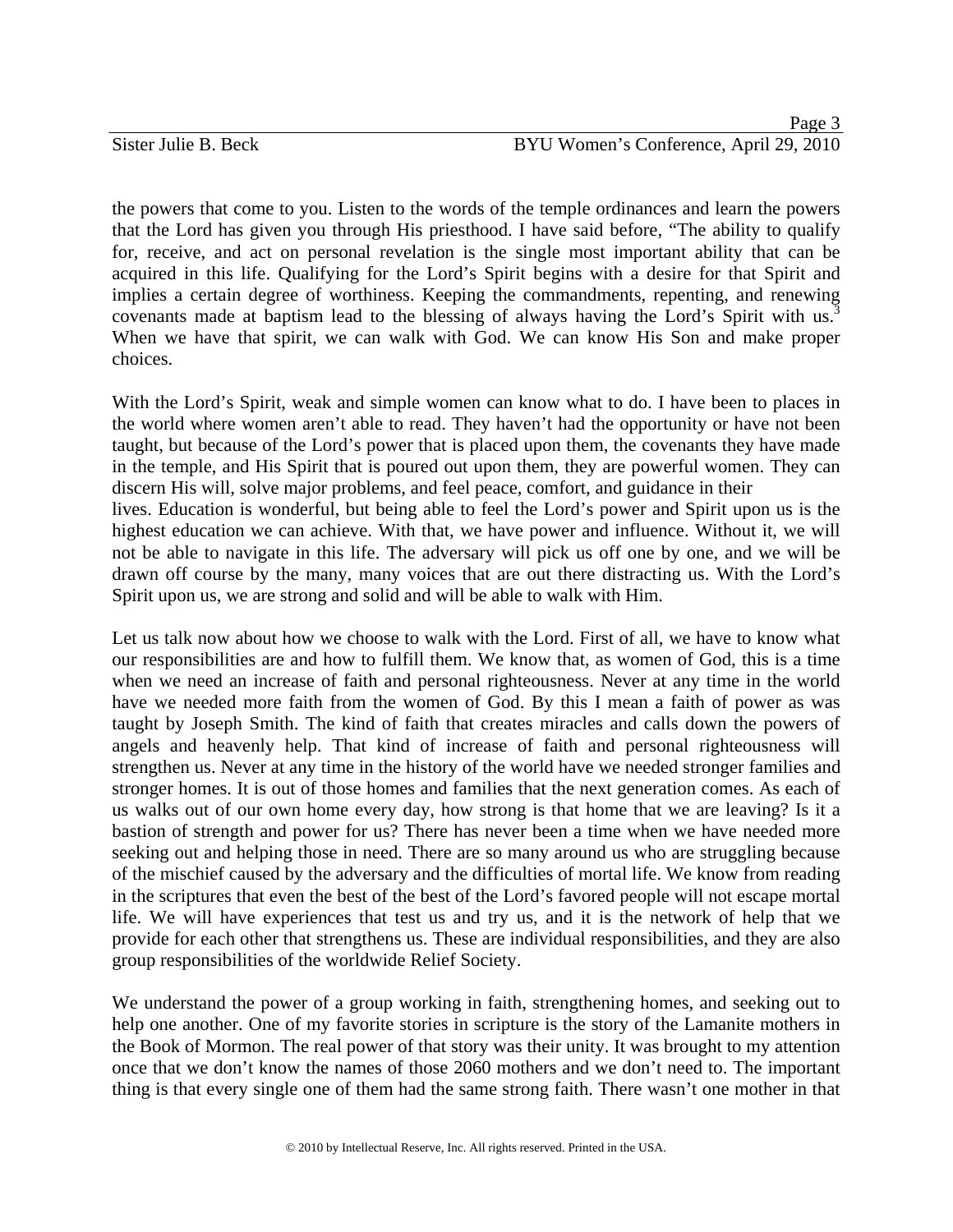|                      | Page 4                                 |
|----------------------|----------------------------------------|
| Sister Julie B. Beck | BYU Women's Conference, April 29, 2010 |

2060 who was weak in her faith. It was the combination of the support they provided for each other and the help they gave to each other that made their homes unitedly powerful. That is what we provide for each other as sisters and daughters of God in the Lord's work.

I have said lately that women are like lionesses at the gate of the home. Whatever happens in that home and family happens because she cares about it and it matters to her. She guards that gate, and things matter to that family if they matter to her. For example, if the lioness at the gate believes in the law of tithing, tithing will be paid in that family. If that family has a humble little portion of ten pesos coming in, that lioness will safeguard the one peso if tithing is important to her. If that lioness at the gate knows about renewing her baptismal covenants with God, she will be in sacrament meeting on Sunday, and she will prepare her children to be there. They will be washed, cleaned, combed, and taught about that meeting and what happens there. It isn't a casual event, but it is serious to her, and it will be serious to them. The lioness at the gate ensures that temple worship is taken care of in the family. She encourages that participation. She cares about seeking after her ancestors. If the lioness at the gate knows about and understands missions, missionaries, and the mission of the house of Israel, she will prepare future missionaries to go out from that home. It is very difficult to get a lion cub away from a lioness who doesn't believe in missions, but if the lioness believes in a mission, she will devote her life to preparing the cub to go out and serve the Lord. That's how important she is. Service happens if she cares about it.

Sisters, you are each like the lioness at the gate. This means that there has to be some prioritizing. I was taught years ago that when our priorities are out of order, we lose power. If we need power and influence to carry out our mission, then our priorities have to be straight.

Years ago I began using a system that works for me, and maybe it will work for you. There was a time when I needed to prioritize, and in one of those sacred meetings between me and the Lord, He gave me three categories that I have worked from, and they have been a guide in my life. The categories are the essential things, the necessary things, and the nice-to-do things. I started writing those things down. I asked, "What has to go in the category of essential?" What things must be taken care of, and if I don't take care of them, the blessings of eternal life won't be mine nor will they be my family's.

I wrote at the top of the essential list *revelation*. I have to be able to know the mind and will of God. Therefore, I have to do the things in my life that put me in a position to hear His voice. Reading the scriptures then became an essential for me because the scriptures contain the mind and will of God, and by reading and studying from them, I can hear His voice and receive His guidance in all aspects of my life. I came up with a simple rule that was easy for me to keep: Every day I will spend some time in the scriptures. The accumulative power and learning of that commitment has changed my life and helped me learn daily the mind and will of God.

Personal prayer took on new meaning when I knew that I needed to know the mind and will of God. I have taken a paper and pencil with me most of the time since then to my prayers. I don't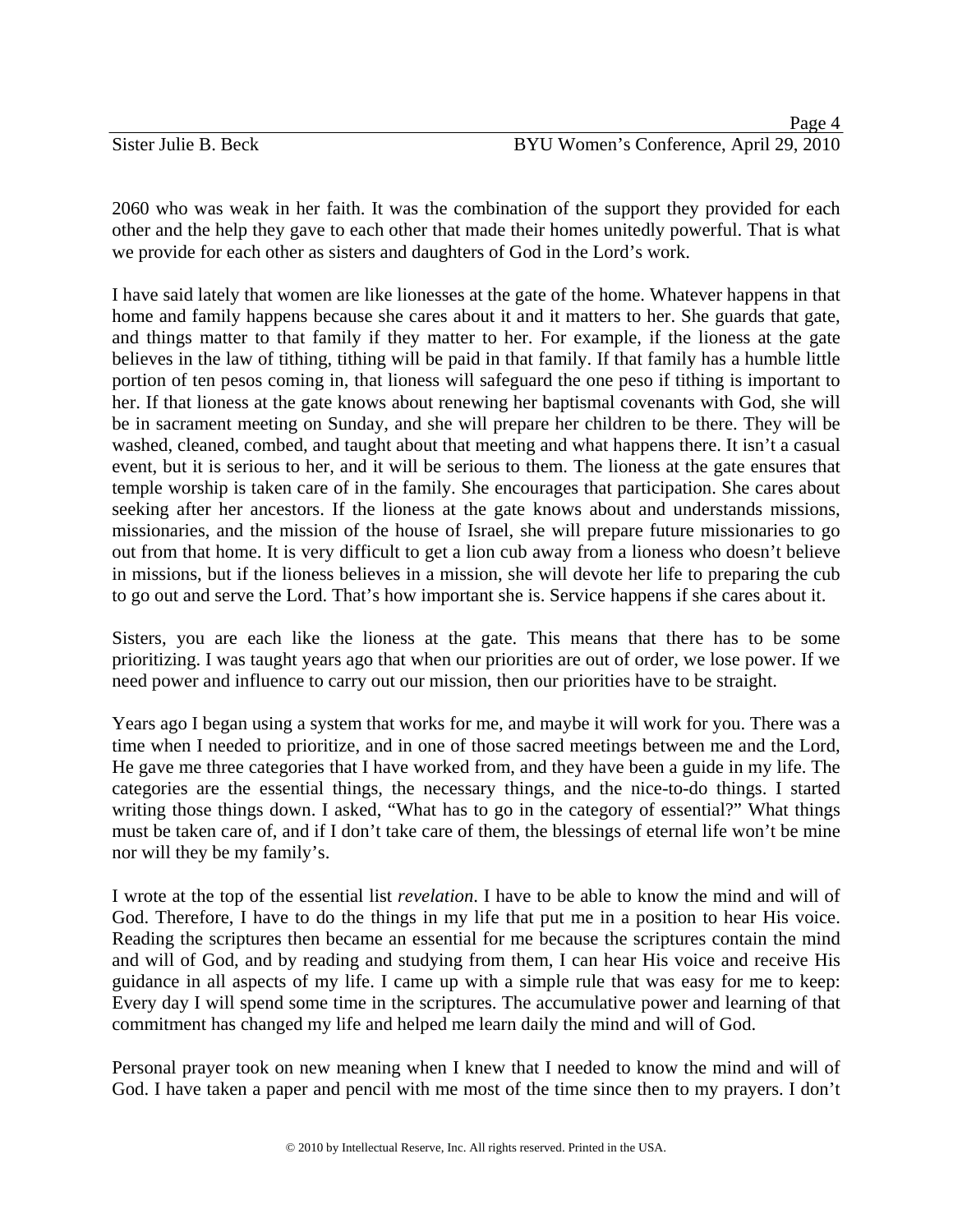always receive an answer or instruction, but I am ready. I want to be ready to learn what the Lord would have me do in my day. Who needs my help? How can I increase my faith this day? How can I strengthen my family? What things do I need to correct in order to be worthy to receive His Spirit? He will tell me.

Taking time to ponder and fast with sincerity took on added meaning when I knew that revelation was an essential for me. Making covenants and keeping covenants is on the essential list. Going to sacrament meeting and repenting every week took on added meaning. Going to the temple and fulfilling that responsibility frequently became an essential. Sharing the gospel is something the Lord tells us is an essential, and we are charged as part of the house of Israel to share that message. I need to open my mouth and find ways to share and express my testimony. Service took on added meaning. The Lord said if you want eternal life, give all that you have and follow me.<sup>4</sup> So those things went on my essentials list. The list wasn't very long, but there were essential things that I could see to and make sure that they were taken care of.

On my necessary list, then, went some other things. I started thinking about my home and family and what was necessary to create an environment or climate where the Spirit of the Lord would be. There were some necessary things to take care of. Homemaking took on a new meaning for me. I wanted to make a home where the Spirit of the Lord was present. That meant that even mundane tasks like picking things up and cleaning, became necessary to keep a house of order. I wanted to model my house after the temple. Though that is the ideal, it has never been that perfect. We have to live there after all. A house is peopled with people. People make messes, and we can't be little soldiers, but it made a difference to me to know that I wanted a house of order. It became a priority to make a place where the Spirit of the Lord could come.

Cooking meals for my family took on added meaning because I needed a place to teach and gather and have the Lord's Spirit there. It was important to invest my effort in making a home.

At one time I was going through some challenges, and one of my daughters came home from school and put another item on my necessary list. I said, "I don't feel like I'm contributing what I should or what I could," and she said, "You could smile. Mother, you could smile." I thought, "That is a great service." Smiling took on added meaning for me. Being happy around my family and other people was necessary.

I learned some things from the scriptures—that it is necessary to teach my children to pray and walk uprightly before the Lord. Things like family home evening and time recreating with our family became more necessary and more important. I thought more about my husband and supporting him, and I studied Doctrine and Covenants section 25, in which the Lord tells Emma Smith to be a comfort to her husband with consoling words and a spirit of meekness.<sup>5</sup> That took on more importance, and it was more necessary to me to be kind to my husband and to support him in his heavy responsibilities. I also learned from that section in verse 10 to "lay aside the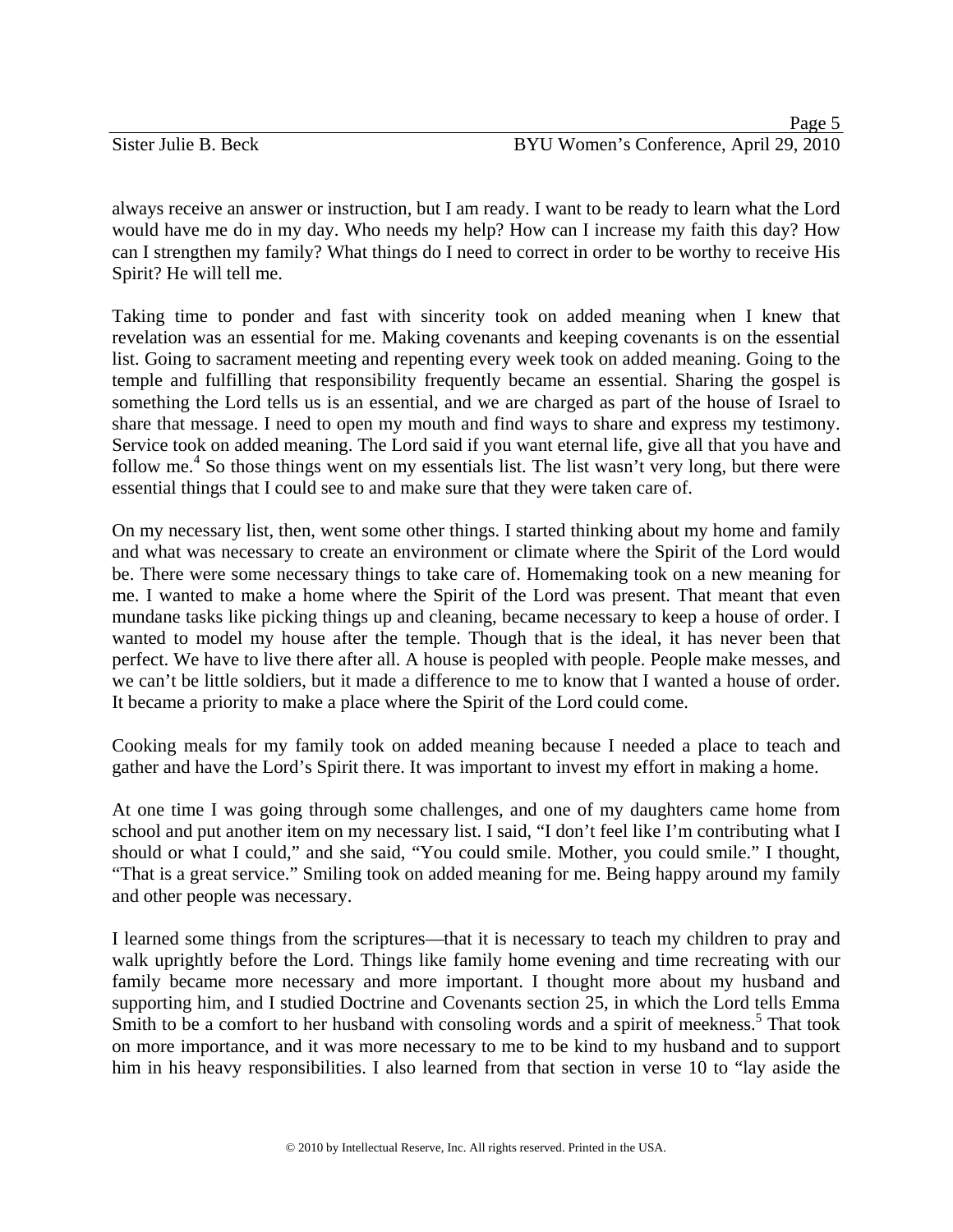things of [the] world, and seek for the things of a better," to not ask him to provide things for me we couldn't afford but value the things that were important for our family—to "seek for the things of a better" and not be tantalized by "the things of the world" that were glamorous. Becoming self-reliant became more important to me.

I have been reviewing Elder Hales's words in his talk on provident living and self-reliance about debt.<sup>6</sup> When we go into debt, we give away some of our precious, priceless agency and place ourselves in self-imposed servitude. As our freedom is diminished by debt, increasing hopelessness depletes us physically, depresses us mentally, burdens us spiritually. Our selfimage is affected, as well as our relationships with our spouse and children, with our friends and neighbors, and ultimately with the Lord.

Becoming self-reliant temporally affects our spiritual self-reliance, and we are going to need to be more temporally self-reliant in the days to come in order to have strong spirits and help the Lord.

Loving one another goes on the necessary list and a few other things. You can make your own list of what is necessary, but there are things that are essential and things that are necessary in order for us to fulfill our responsibilities in the house of Israel and to fulfill our mission.

The third category has to do with the nice-to-do things. Those are crafts and hobbies and recreational reading and movies and travel and lunches with friends. A lot of women call this "time out." These things won't save us. They add variety to our lives, but they won't save us. When our priorities are on that list, and our time is devoted to those nice-to-do things, our priorities are out of order, and we lose power.

To walk with the Lord, we have to know what is essential, what is necessary, and what is nice to do. There is a lot to do, but I find that it is amazing how much I get to do on my nice-to-do list. The Lord blesses us with those mercies, but only if the other priorities are in order.

In order to prioritize time wisely, I learned something from my father-in-law years ago. He was a steel-worker and spent his life working three different shifts. He either worked the day shift, the afternoon shift, or the night shift. As a young mother I realized one time that I was working all three shifts, and that's why I was so tired. We can't do all things all at once, and we have to be careful and safeguard our shifts.

As I have talked to young mothers and mothers with children at home—those with teenagers and young adults especially—they tell me that their most important shift to be at the top of their game, to be the strongest lioness at the gate is the "swing shift." That's the afternoon shift. That's when everyone comes home hungry, tired, needy, and less lovable. It is when you are hungry, tired, needy, and less loveable. It is also the time of day when people are more teachable, when they are most grateful. When we realize and prioritize our time properly, we don't expect to use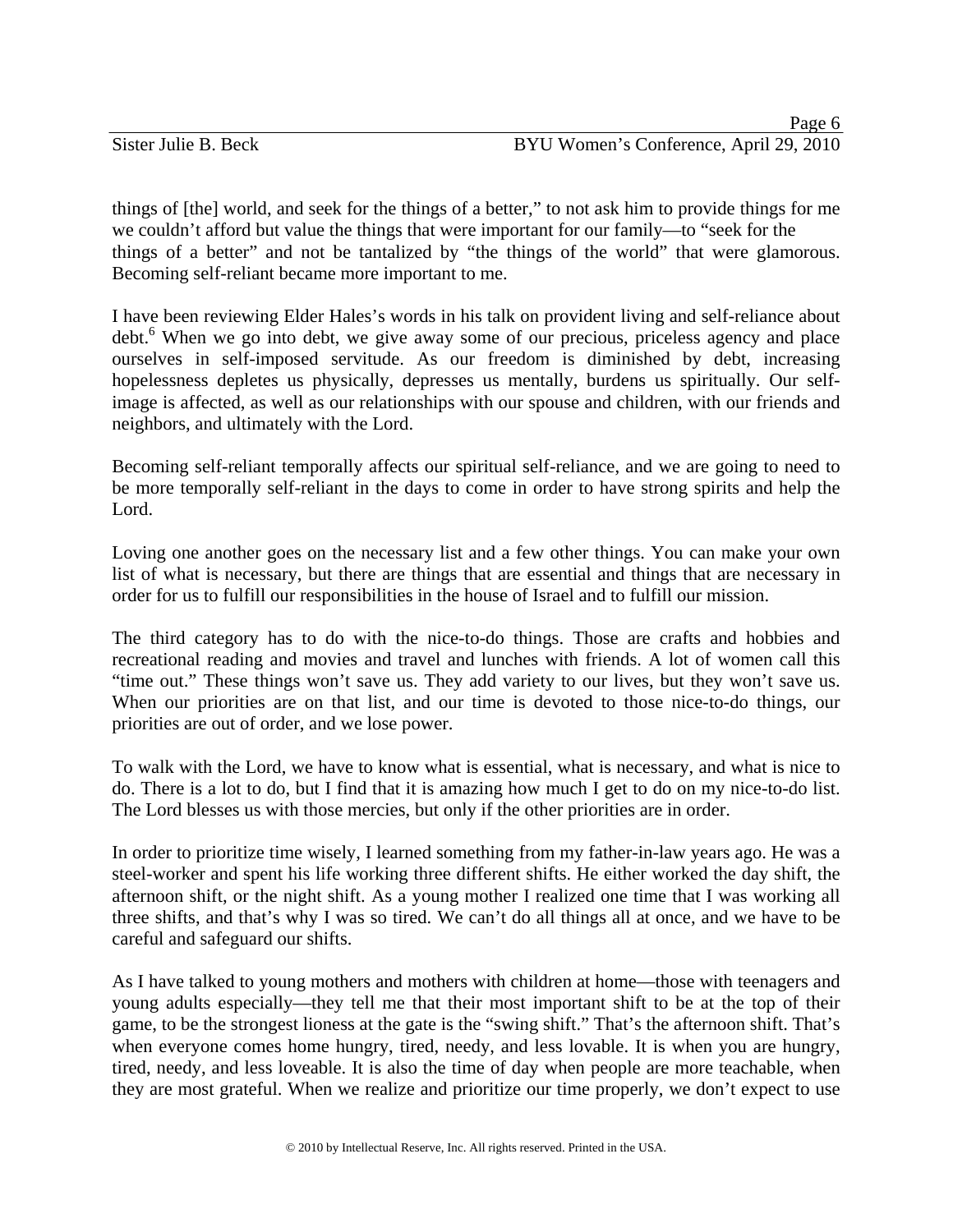all of our strength on the other two shifts so that the afternoon shift can be safeguarded and can be a time of strength and power. We plan for times when the meals are there together, when we can create that home environment and when that family can gather, and you are the strengthening power and force in that family. Remember that influence and power come when we prioritize correctly. If you spend time elsewhere, you don't have it to give. For other women it might be another time of the day. Some of us have to be on call during the day shift. There are many who need help during the day. Service is needed during the day, but look at and evaluate your life. Ask "Where do I need to prioritize my time?" and "When do I have to be at

the top of my game?" I have learned that a good woman with the help of the Lord can usually work two to two and a half shifts. However, no one can work all three shifts. You have to prioritize where you are going to spend your energy.

Is there any instruction in this for the single sisters of the Church? Is life on hold for you? How can you fulfill your mission? I think of the verse in Doctrine and Covenants 84:106, in which the Lord commands that those that are strong take with them those that are weak. I believe that the single sisters of the Church are one of our strongest, most powerful forces of the Lord's army in the world, and He needs the help of the single sisters to help "lift up the hands [that] hang down."<sup>7</sup> Those who have children are being assaulted, and their children are being assaulted, and they need encouragement. They need that unified strength that the Lamanite mothers had. You have, single sisters, real work to do—with and for real people. You have been placed in a ward family.

Oftentimes I hear single sisters talk about being in a "singles" ward or a "family" ward. Wards were not organized to be single or family. You are placed in a ward family to be part of strengthening that family.

If you read in Alma 48, a time of battle and war, there were three strategies brought about by Moroni, and one strategy was preparing the minds of the people to be faithful to the Lord their God. You can do that. You help in a million ways in your ward and earthly family. You help people to be faithful. The second strategy was providing places of refuge in small forts. Your ward is a place of refuge for every person in that ward. Your strength will help strengthen the ward. The third strategy was placing the greatest amount of help where the most help was needed. That's the work the single sisters do. I would hope that each of you would ask yourself, "What is my mission?"

As I spoke with my father, he had something else to say. He said, "The Saints of God are committed to wear out their lives in carrying the gospel to all the world to strengthen those who falter, to bring forth the blessings of salvation to those who have passed beyond without the blessings of the priesthood." This does not have to be complicated.

Not long ago, I was given a little afghan by a friend of mine. It was made by her mother, who is in her late 90s, Alba Gardner. This afghan is made up of a number of smaller squares. My friend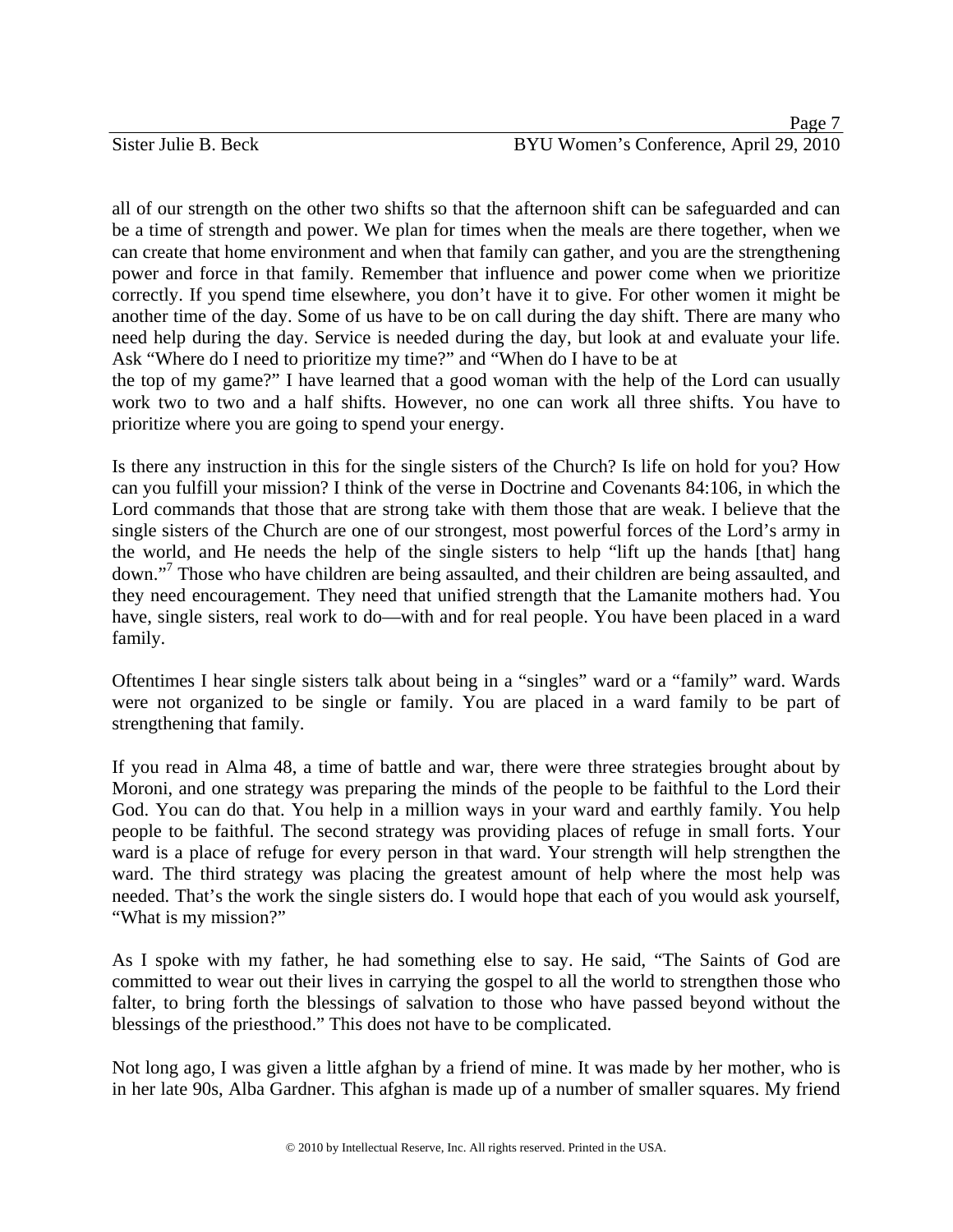said her mother told her, "I'm too old to do anything for anyone." She used to make afghans, but she said that it's too much of a project now. She said, "Well then, Mother, just make a little square." So Alba started with one little square, and then she made another little square and another little square. Little by little, her daughter pieced them together for her. Then she could give something to the humanitarian center. She has made many gifts like this for others in need by taking care of one square at a time and having someone help her piece them together. That's how we do this.

In the Church we have this marvelous program called visiting teaching. I don't know if I can bear a strong enough testimony about the power of visiting teaching. It is for every woman. It isn't a worn-out way of doing things. It is going to be the thing, the one thing that will save us in times to come.

Visiting teachers are first responders. There are no EMT's in the world who can equal a visiting teacher and the power she has to help. Just this past week I have felt that power and help as my visiting teachers and other friends have come to my rescue knowing intuitively things I needed. Yesterday, when I couldn't locate my mother, I finally got her to answer her phone. She was at the doctor's office. Who took her there? She was there with her visiting teacher. Those are the kinds of helpful things that make us powerful.

We are part of a *Relief* Society that has been organized after the pattern and manner of the priesthood. Its purpose is parallel with priesthood purpose. Its work is similar to the work of quorums. Young women prepare their whole lives to enter this opportunity of service and leadership in the Lord's kingdom. As a daughter in the house of Israel, they can now be called upon to serve in any capacity and in any place in His kingdom.

Relief Society strengthens the identity of a woman of God. This gives her power and influence in the Lord's work. Sisters, it is important for us to know who we are, and being part of this Relief Society gives us the opportunity to be organized, taught, and inspired consistent with who we are.

I have a little exercise for those of you who want something specific to do in your scripture study. Get a new little copy of the Book of Mormon. In the front of it, open to a blank page and write three questions: Who am I? What are my responsibilities in the house of Israel? How do I fulfill my responsibilities? As you read and study, you will find some blank pages in the back. You can add Post-it notes if you like. Start writing your answers in the back as you read, and you will have a journey of discovery about who you are. It doesn't matter how long this study takes. Take one month, take ten years, and discover who you are. When you finish studying those questions in the Book of Mormon, study them in the Doctrine and Covenants, the Pearl of Great Price, and the Old Testament. The Lord knows who you are. He knows what your responsibilities are and how you can fulfill them. Power and strength will come to you as you understand who you are in the Lord's kingdom.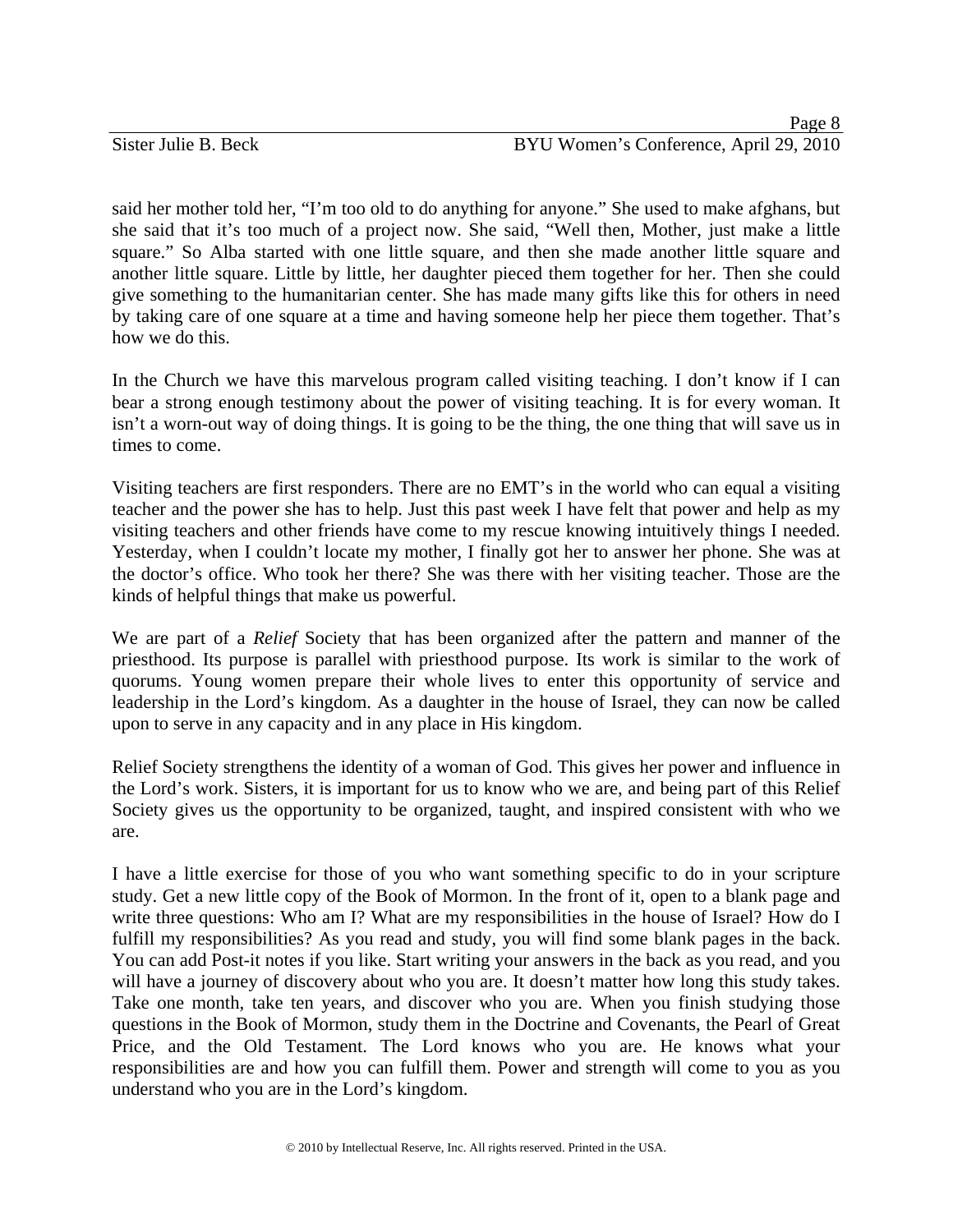In this brief emergency meeting, we have talked about being a Rebekah in your own generation. If that one woman, that one Rebekah had failed in any part of her responsibility, how would the house of Israel have come forth? She understood and knew her importance, and she never lived to see the outcome of her commitment. Those blessings are just now beginning to unfold after these many thousands of generations, but her blessings are happening in the world. I can see the house of Israel being gathered up, the temples being built. That is what she invested her life for.

We have talked about being the lioness at the gate and how important it is to safeguard that home, that family, to have that kind of power. We discussed that nothing really powerful happens in a home or a family if the lioness doesn't care about it or invest in it. To move the Lord's work forward, we have to have a powerful faith, a strong faith. We need stronger families and homes and we are to seek out and help those who are in need.

We know that when our priorities are out of order, we lose power. It takes personal revelation every day to help us prioritize and reprioritize and keep at bay the influences of the world that would draw us from what we are to do.

In Doctrine and Covenants 133:57-59 it says this:

"And for this cause, that men might be made partakers of the glories which were to be revealed, the Lord sent forth the fulness of his gospel, his everlasting covenant, reasoning in plainness and simplicity—

"To prepare the weak for those things which are coming on the earth, and for the Lord's errand in the day when the weak shall confound the wise, and the little one become a strong nation, and two shall put their tens of thousands to flight.

"And by the weak things of the earth the Lord shall thrash the nations by the power of his Spirit."

Sisters, we know that if we choose to serve the Lord, His Spirit will be put upon us, that he will abide in us, and that He will walk with us and we will walk with Him.

I bear you my testimony of the truth of the restored gospel of Jesus Christ, that Joseph Smith did, in very deed, go into a grove of trees and ask the supreme question of His Heavenly Father, and that God the Father and His Son, Jesus Christ, appeared to Joseph Smith and gave him instructions and helped prepare him to be a prophet of God, who organized their work upon the earth in this day. Through him the priesthood power was restored to the earth and every key and blessing and ordinance that we need to return to our heavenly home was provided for us. Temples were established and the Lord's work commenced throughout the world. The house of Israel began to be gathered up. Everything that matters to us today should matter because of that event. Joseph Smith learned who our Father in Heaven was and His Son, Jesus Christ, and Their